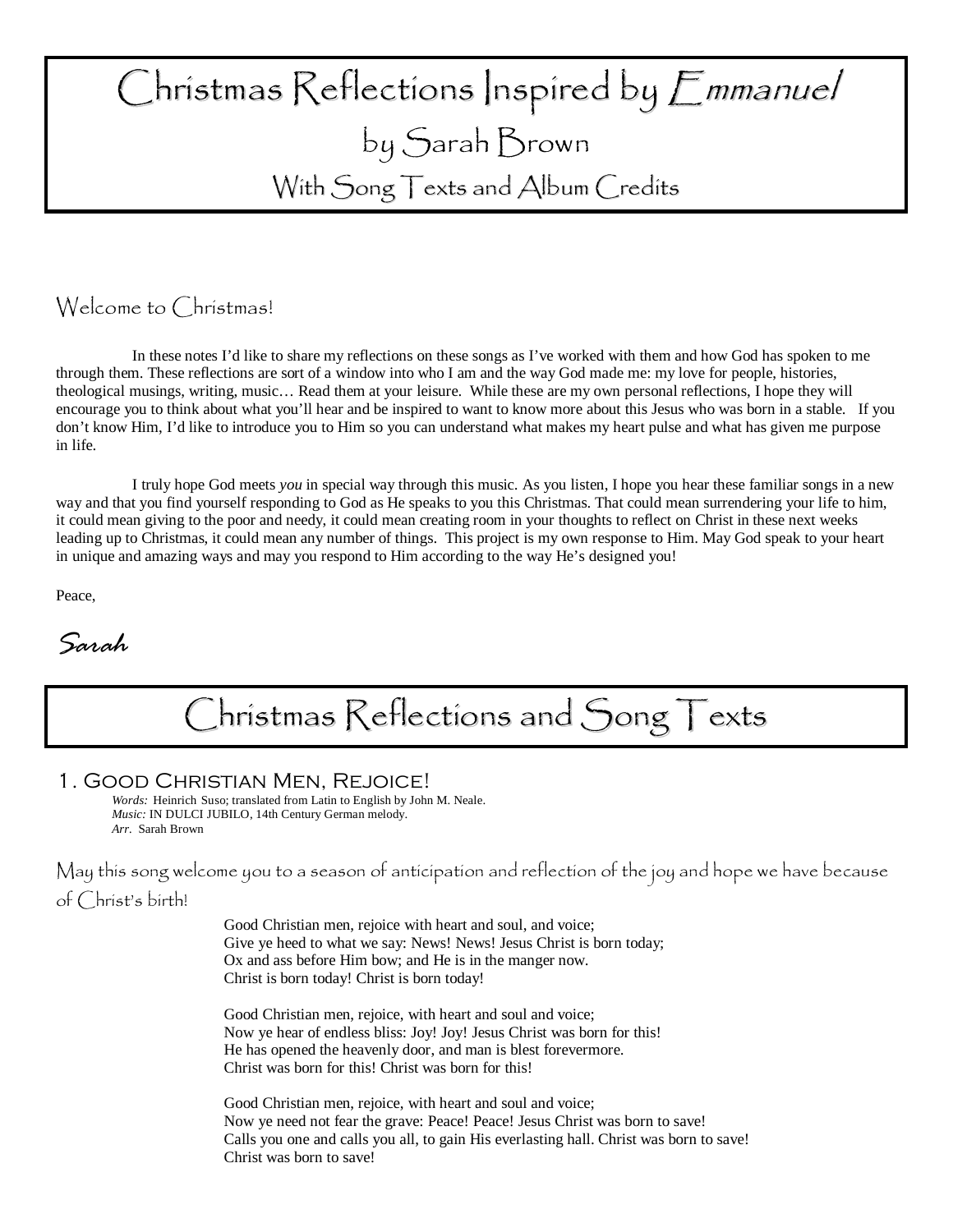2. What Child is This?

*Words:* William C. Dix, 1865. *Music:* Sarah Brown

Who is this child that we celebrate, anyway? Why did he come? Why is he special? Where was he born and why does it matter? The irony of his entrance, the purpose of his mission and the value of his identity are summed up here in this song. Isn't it strange that he lies in such a crude place if he is the King of creation? At his birth, the silent Word of God pleads with us to understand God's eternal purposes that would be met in Him - that nails and spear would pierce him through…that he would bear the cross for me and you, and pay the penalty for our sin. Hail the Word who was in the beginning, who took on flesh, the Baby, the son of Mary. "This, this is Christ the King, whom Shepherd guard and angels sing." He is the King of Kings and salvation he brings so enthrone him with your love!

> What Child is this who, laid to rest on Mary's lap is sleeping? Whom angels greet with anthems sweet, while shepherds watch are keeping? This, this is Christ the King, whom shepherds guard and angels sing; Haste, haste, to bring Him your praise, the baby, the Son of Mary.

> Why lies He in such crude estate, where ox and ass are feeding? Good Christians, fear, for sinners here the silent Word is pleading. Nails and spear shall pierce Him through, the cross be borne for me, for you. Hail, hail the Word made flesh, the baby, the Son of Mary.

 So bring Him your incense, your gold, your myrrh, come peasant, come king to own Him; He's the King of kings salvation brings, let loving hearts enthrone Him. Raise, raise a song on high, the Virgin sings her lullaby. Joy, joy for Christ is born, the baby, the Son of Mary.

## 3. What Shall We Children Bring?

*Words:* Anonymous, in the *Book of Praise for Children*, 1881. Music: Sarah Brown, 2006

This is a children's hymn from my second album, */ Belong to Jesus*. The children ask, 'what could we possibly bring that would be of value to the King of Kings? We have neither wealth nor wisdom like all the grownups—no incense, gold or myrrh. What could we offer? Ah! We can bring hearts that love him, thankful praise, and even the little duties we have to do each day.' Yes, even the poorest child can bring these. And better are these treasures to offer to the King than richest gifts with out them! In fact, Jesus said, "I tell you the truth, unless you change and become like little children, you will never enter the kingdom of heaven."

> The wise may bring their learning, the rich may bring their wealth, And some may bring their greatness, and some bring strength and health; We, too, would bring our treasures to offer to the King; We have no wealth or learning: what shall we children bring?

We'll bring him hearts that love him; we'll bring him thankful praise, And young souls meekly striving to walk in holy ways: And these shall be the treasures we offer to the King, And these are gifts that even the poorest child may bring.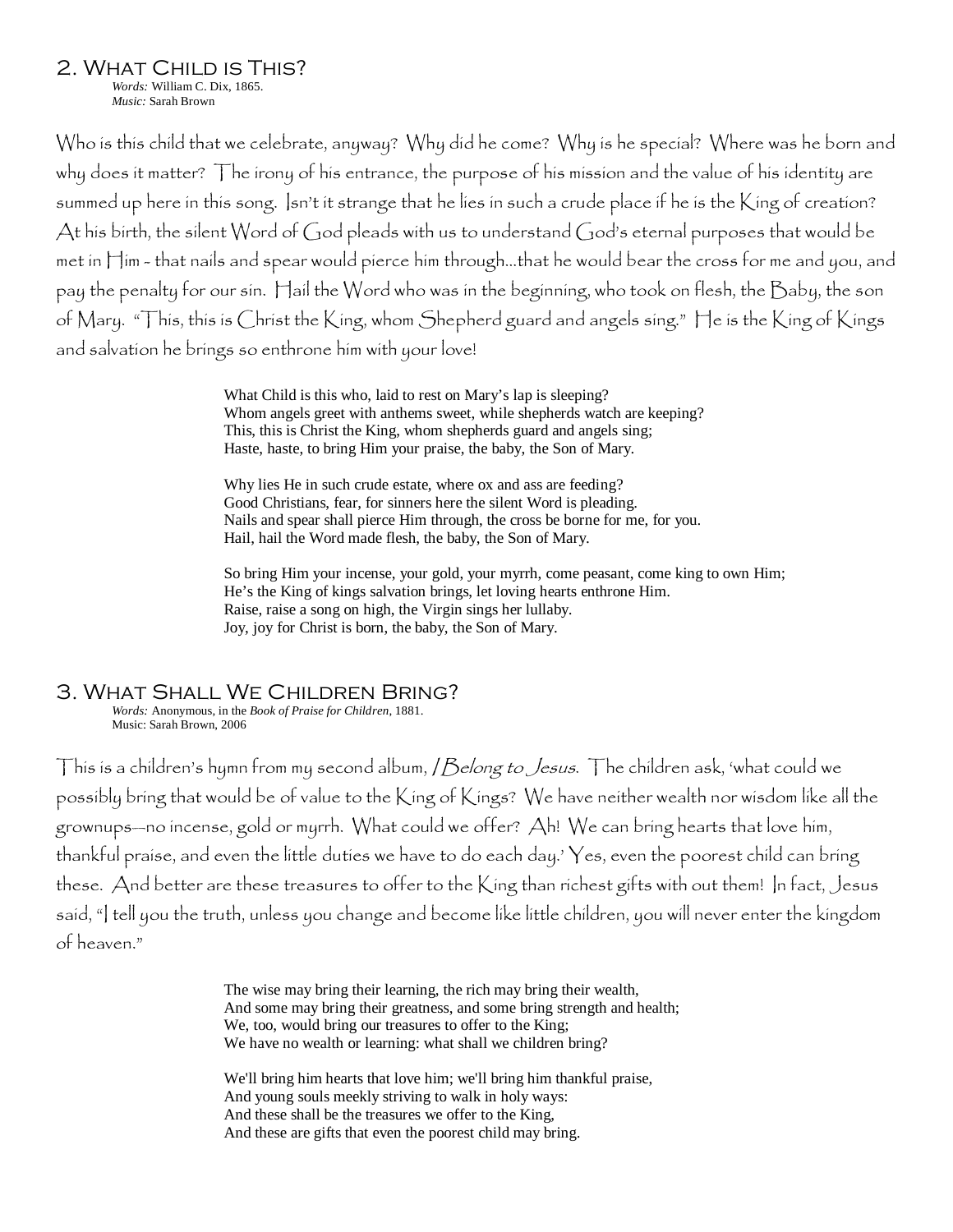We'll bring the little duties we have to do each day; We'll try our best to please him, at home, at school, at play: And better are these treasures to offer to the King Than richest gifts without them; yet these a child may bring.

And better are these treasures to offer to the King Than richest gifts without them; yet these a child may bring.

#### 4. Come, Thou Long Expected Jesus *Words:* Charles Wesley, 1745

*Music:* Rowland H. Prichard, 1830

What burdens do you carry? Do you live with fear, pain, guilt, suffering? Are you waiting in expectation of something better, for true satisfaction in life? What you have been waiting for, longing for, even unknowingly craving, is found in Jesus! Come and experience his forgiveness and completion.

> Come, Thou long-expected Jesus, born to set Thy people free: From our fears and sins release us, let us find our rest in Thee.

Israel's strength and consolation, hope of all the earth Thou art; Dear desire of every nation, joy of every longing heart.

Born Thy people to deliver, born a child and yet a King, Born to reign in us forever, now Thy gracious kingdom bring.

By Thine own eternal Spirit rule in all our hearts alone; By Thine all sufficient merit, raise us to Thy glorious throne.

## 5. Thou Who Wast Rich

*Words:* Frank Houghton, 1934. © OMF International. Used by permission. www.omf.org *Words to verse 3:* Tim Brown *Music:* Sarah Brown

Here is a brief history of this remarkable hymn. Chip Stam writes: "Serving as Editorial Secretary for the China Inland Mission, Frank Houghton made a trip to China in 1934 to see first-hand the progress of the work. This hymn was written at a particularly difficult time in the history of the missions to China. Missionaries had been captured by the communist Red Army and released in poor health after over a year of suffering. Others had been captured never to be heard from again. In 1934 the young missionaries John and Betty Stam (my great aunt and uncle) were captured in Anhwei and beheaded. The news of these sorrows had reached the mission's headquarters in Shanghai. Though this was a very dangerous time for both the Chinese Christians and the foreign missionaries, Frank Houghton decided he needed to begin a tour through the country to visit various missionary outposts. While traveling over the mountains of Szechwan, the powerful and comforting words of 2 Corinthians 8:9, 'though he was rich, yet for your sake he became poor,' were transformed into this beautiful Christmas hymn."

I was drawn to these words because I felt like they captured the essence of what I love so much about Christmas. Namely, that God the Son chose to strip himself of all his divine rights and privileges and become a creature. He put on, like a garment, a nature which he himself had created at the beginning of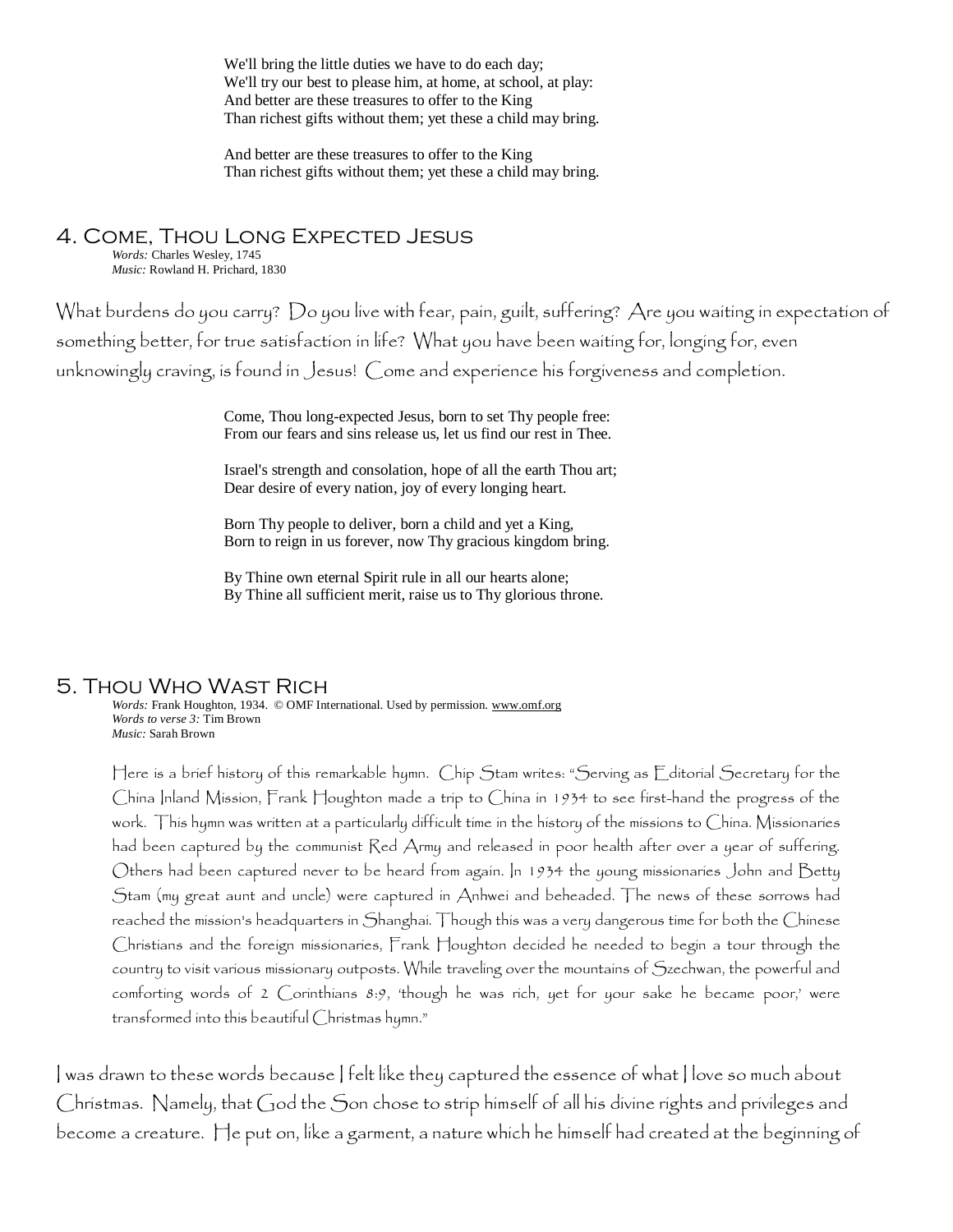time. He was infinite but became finite. He was the King but he was born into a world under the rule of tyrants who thought they were god. He possessed all power in heaven and on earth but he put it all aside for the sake of his Father's purposes for him. He was the leader of his people but he served them with his life. He was perfect, never sinning against God in any way at any time, and yet he **became** sin  $-$  the very antithesis of his nature! This awes me! I hope it awes you.

> Thou who wast rich beyond all splendour, All for love's sake became poor; Thrones for a manger did surrender, Sapphire-paved courts for stable floor. Thou who wast rich beyond all splendour, All for love's sake became poor.

Thou who art God beyond all praising, All for love's sake became man; Stooping so low, but sinners raising, Heavenwards by thine eternal plan. Thou who art God beyond all praising, All for love's sake became man.

Thou who art good beyond all measure, All for love's sake became sin; Setting aside thine own good pleasure, Died to make us live again. Thou who art good beyond all measure, All for love's sake became sin.

Thou who art love beyond all telling, Saviour and King, we worship thee. Emmanuel, within us dwelling, Make us what thou wouldst have us be. Thou who art love beyond all telling, Saviour and King, we worship thee.

#### 6. God Rest Ye Merry Gentlemen *Words & Music:* Traditional English

Arr. Sarah Brown; opening music by Sarah Brown

Listen, brothers and sisters, to the story. Let your heart find comfort and rest in the knowledge that the birth of Christ is the beginning of the story that gives us reason to celebrate! There is NO reason for "season's greetings" if there is no good news. We have so forgotten the purpose of Christmas – to celebrate the birth of Jesus! All other well-wishing is lovely, but totally superfluous and meaningless compared to this knowledge: that the chief problem which lies within the heart of humanity has been solved by the coming of this baby! He was born, he lived, he died and he rose again for victory over sin and death. That is what we celebrate. And yet "this Holy tide of Christmas, all others doth deface!"

> God rest ye merry gentlemen, let nothing you dismay, Remember Christ our Savior was born on Christmas Day; To save us all from Satan's power when we were gone astray. So don't dismay.

In Bethlehem, in Israel, this blessed Babe was born, And laid within a manger upon this blessed morn; But she, his mother Mary, did nothing take in scorn. From God our heavenly Father a blessed angel came; And unto certain shepherds brought tidings of the same; How that in Bethlehem was born the Son of God by name. O tidings of comfort and joy!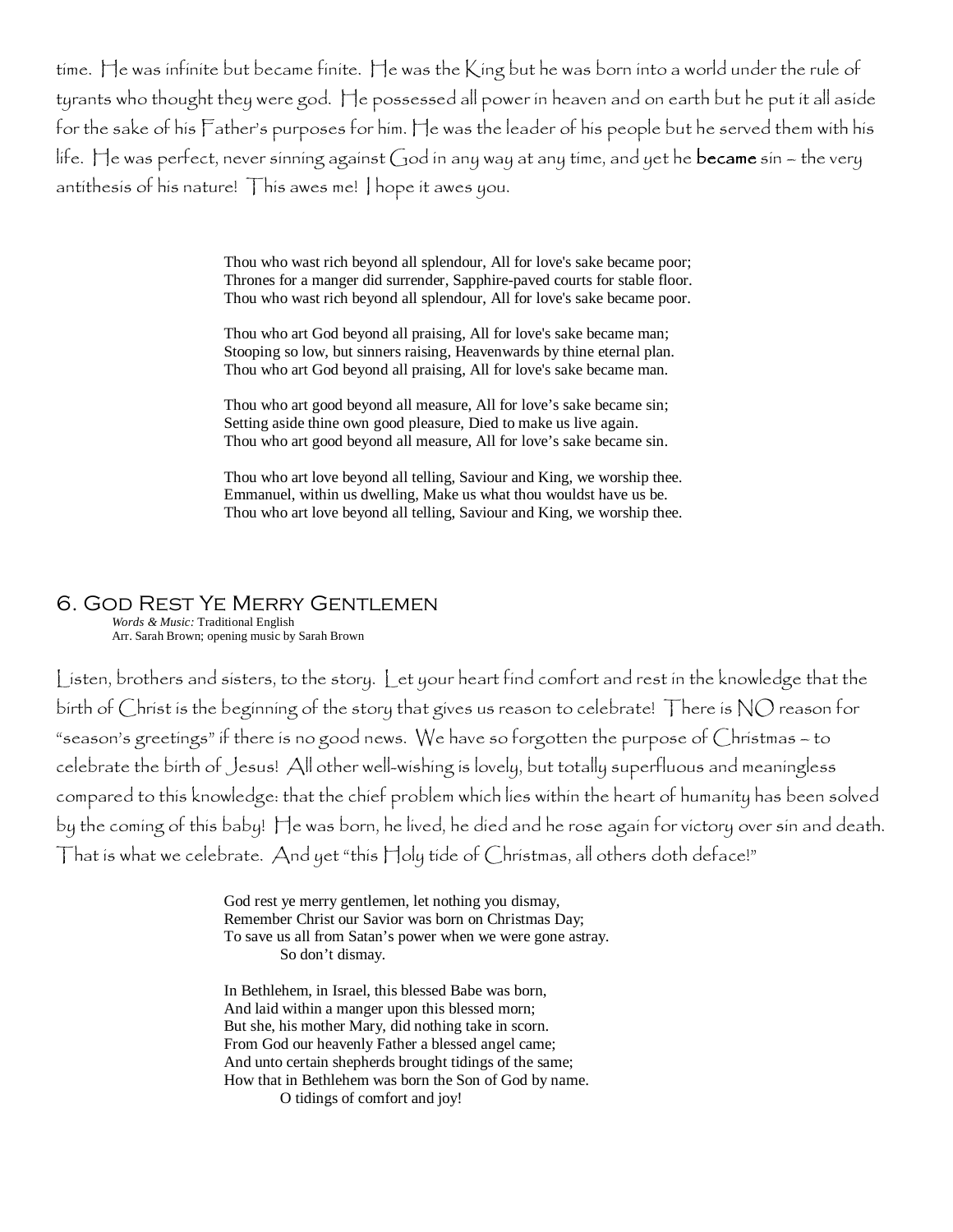"Fear not, then," said the angel, "Let nothing you afright This day is born a Savior of a pure Virgin bright, To free all those who trust in Him from Satan's power and might." O tidings of comfort and joy!

The shepherds at those tidings rejoiced much in mind, And left their flocks a-feeding in tempest, storm and wind, And they went to Bethlehem straightway this blessed Babe to find. O tidings of comfort and joy!

But when to Bethlehem they came where our dear Savior lay, They found Him in a manger where oxen feed on hay; His mother Mary kneeling unto the Lord did pray. O tidings of comfort and joy!

Now to the Lord sing praises all you within this place, And with true love and brotherhood each other now embrace; *This holy tide of Christmas all others doth deface.*  O tidings of comfort and joy!

### 7. Hail the King!

*Words:* Joseph S. Cook, 1919. *Music:* Sarah Brown

This is also from my second album, */ Belong to Jesus*. Here we come to the stable, the manger, the surrounding fields. Come and see the angels in their glory, the shepherds as they kneel at the feeding trough where Jesus was laid, the wise men as they find the child and offer their gifts. When he arrived, he was a stranger, known only to a few. But since his visit he is no longer a stranger. He is now familiar with us and we now know him and his purpose. The whole earth is full of his glory! Hail the King of Glory!

> Gentle Mary laid her child lowly in a manger; There he lay, the undefiled, to the world a stranger. Such a babe in such a place, can he be the Savior? Ask the saved of all the race who have found his favor.

Angels sang about his birth, wise men sought and found him; Heaven's star shone brightly forth glory all around him. Shepherds saw the wondrous sight, heard the angels singing; All the plains were lit that night, all the hills were ringing.

Hail the King of glory!

Gentle Mary laid her child lowly in a manger; He is still the undefiled, but no more a stranger. Son of God of humble birth, beautiful the story; Praise his Name in all the earth,

Hail the King, Hail the King of Glory!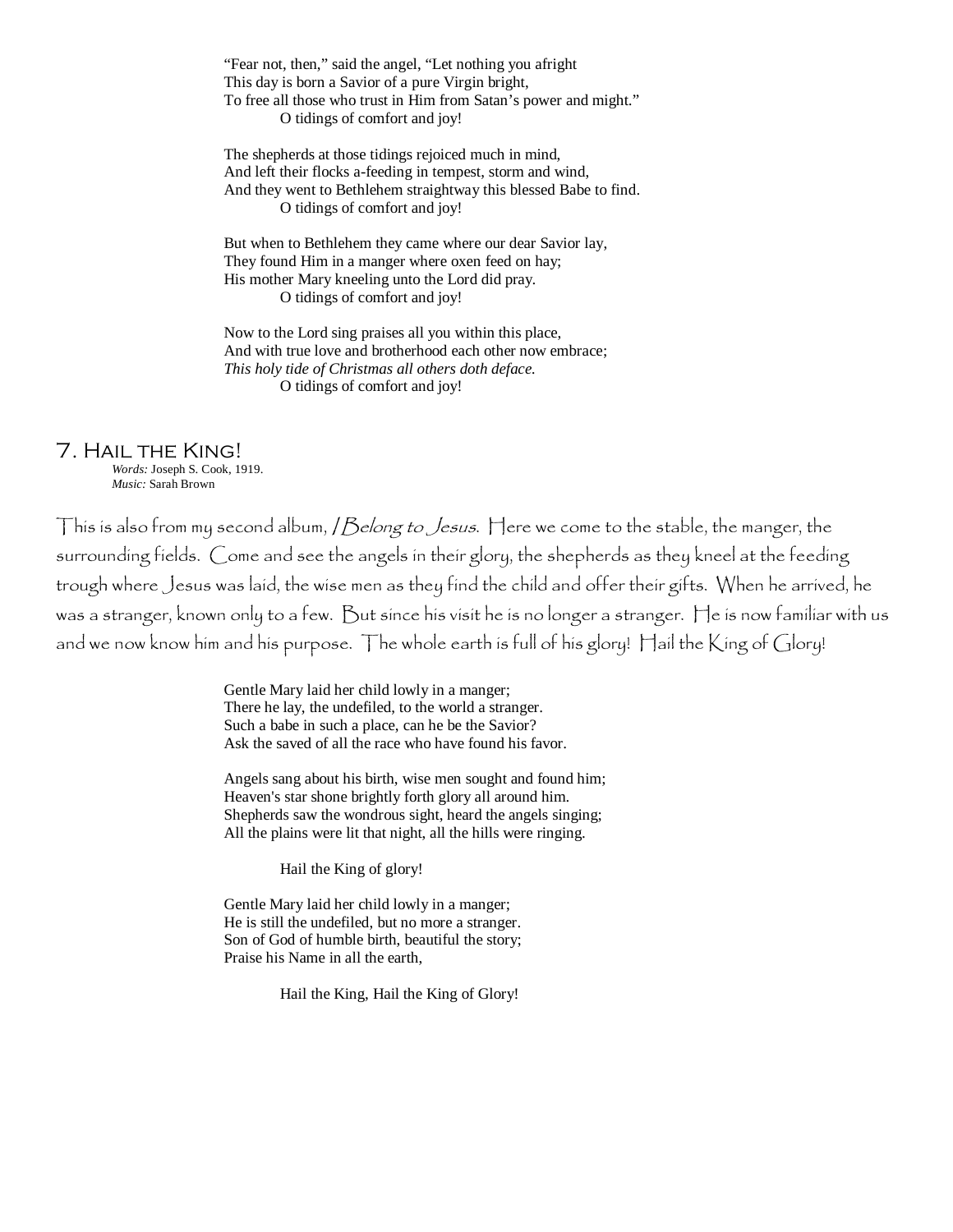#### 8. Bring a Torch, Jeanette, Isabella

*Words & Music:* Renaissance Carol (c. 1300's) *Arr.* Sarah Brown

Wouldn't you like to have been a visitor to the original Christmas scene? In Europe a tradition was practiced of having a manger scene near the center of villages so that townspeople could make a special visit to honor the Christ child as if they had been at the first Christmas. This French carol developed out of that tradition. In this song, a mother is calling her young daughters to visit the Christ child in an imaginative reenactment. Of course they and all the villagers must come in hushed reverence lest they awaken the beautiful baby. Use your imagination to view the scene in the stable. Perhaps Jeanette and Isabella come from the nearby inn and bring food for the mother and father. And now they sit watching the beautiful baby…

Interestingly, the tune was not written as a sacred hymn but rather a lively dance. I've tried, in my arrangement, to capture both the essence of a lively dance and the gentle, endearing message of the song.

> Bring a torch, Jeanette, Isabella! Bring a torch, to the cradle. Run! It is Jesus, good folk of the village; Christ is born and Mary's calling; Ah! ah! beautiful is the Mother Ah! ah! beautiful is her Son!

It is wrong when the Child is sleeping It is wrong to talk so loud; Silence, all, as you gather around. Lest your noise should waken Jesus. Hush! hush! see how fast He slumbers! Hush! hush! see how fast He sleeps!

Hasten now, good folk of the village; Hasten now the Christ Child to see. You will find Him asleep in the manger; Quietly come and whisper softly, Hush! hush! Peacefully now He slumbers. Hush! hush! Peacefully now He sleeps.

Softly to the little stable. Softly for a moment come; Look and see how charming is Jesus How He is white, His cheeks are rosy! Hush! hush! see how the Child is sleeping; Hush! hush! see how He smiles in his dreams.

#### 9. Silent Night

*Words:* Josef Mohr; Translated by John F. Young *Music:* Franz X. Gruber *Arr.* Sarah Brown

> Silent night, holy night, All is calm, all is bright Round yon virgin mother and Child. Holy Infant, so tender and mild, Sleep in heavenly peace.

## 10. Christmas Medley

*Arr.* Sarah Brown

*The First Noel* (Traditional English carol, c. 13th C.) *I Saw Three Ships* (Traditional) *Away in a Manger* (William Kirkpatrick, 1895.) *I Wonder as I Wander* (John Jacob Niles, © G. Schirmer, Inc. Used by permission) *What Child is This?* (GREENSLEEVES, 16th Century English melody)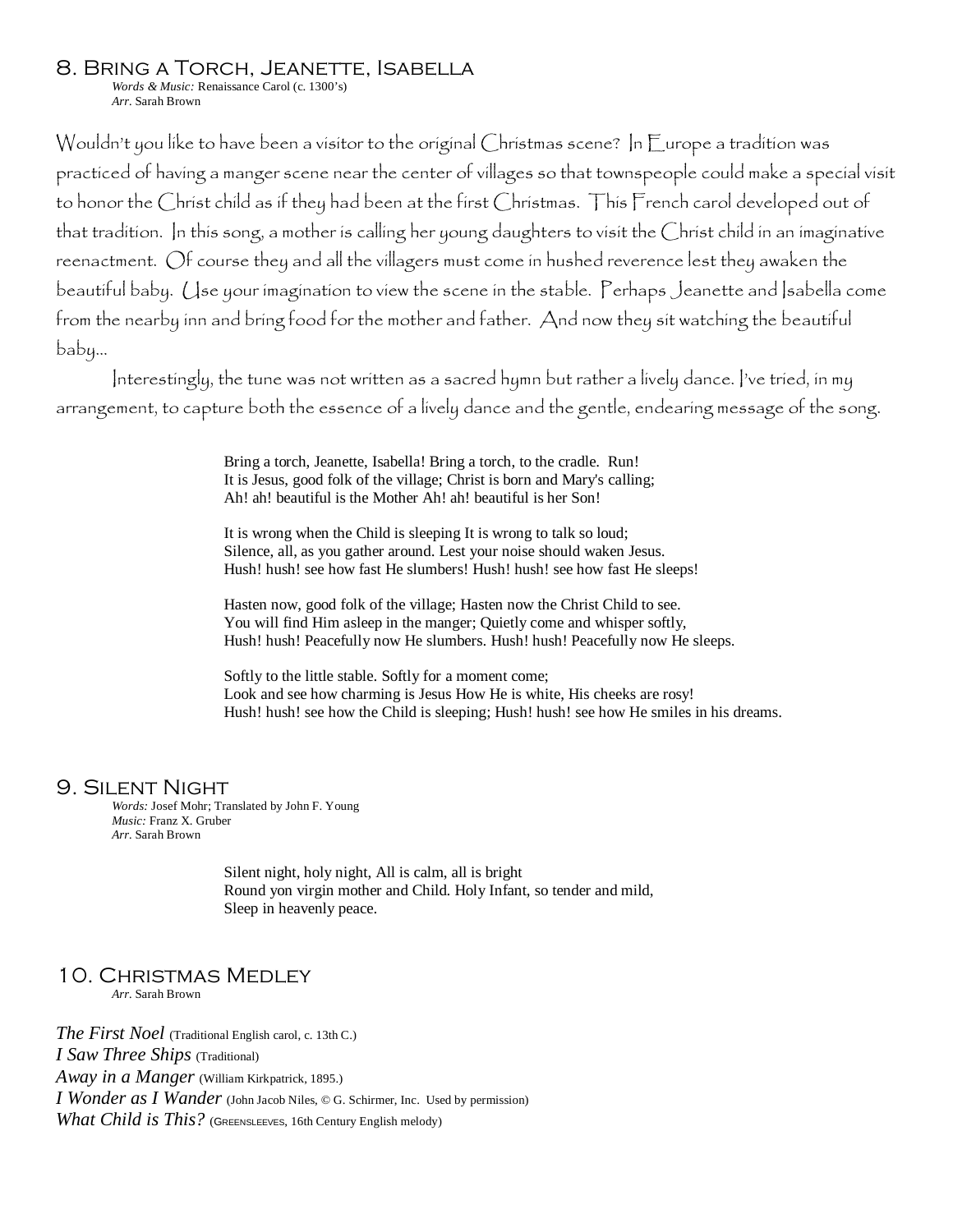#### 11. Good King Wenceslas

*Music:* TEMPUS ADEST FLORIDUM, a 13th Century spring carol *Arr.* Sarah Brown

This traditional story so well describes the life of someone who follows Christ. As Christ transforms him, he shares his wealth and life with the poor and needy. Jesus gave up all he owned to make us rich. As we follow Christ, like the page followed Good King Wenceslas, may we also give generously to those who are in need. Then we too will find blessing! Though I don't sing the words, here they are for your benefit.

> Good King Wenceslas looked out on the feast of Stephen When the snow lay round about deep and crisp and even. Brightly shone the moon that night though the frost was cruel When a poor man came in sight, gathering winter fuel.

> "Hither, page, and stand by me if thou know'st it, telling Yonder peasant, who is he? Where and what his dwelling?" "Sire, he lives a good league hence, underneath the mountain, Right against the forest fence by Saint Agnes' fountain."

> "Bring me flesh and bring me wine bring me pine logs hither. Thou and I will see him dine when we bear him thither." Page and monarch forth they went, forth they went together Through the rude wind's wild lament and the bitter weather.

"Sire, the night is darker now and the wind blows stronger. Fails my heart, I know not how, I can go no longer." "Mark my footsteps, my good page. Tread thou in them boldly. Thou shalt find the winter's rage freeze thy blood less coldly."

In his master's steps he trod where the snow lay dinted. Heat was in the very sod which the Saint had printed. Therefore, Christian men, be sure, wealth or rank possessing, Ye who now will bless the poor shall yourselves find blessing.

## 12. O Come, O Come, Emmanuel

*Words:* Anon. *Tune:* VENI EMMANUEL

Like Israel, who was in exile under the Babylonians, the whole world is captive to a foreign oppressor – Satan. The prophets spoke in the Old Testament that the Messiah would come to ransom His people. Amazingly, the scope of God's purpose was even grander than what the prophets could describe. Jesus came not just to release Israel, but the whole world from Satan's tyranny! He delivers us from sin so we are no longer broken inside. But our journey still takes place in a broken world. So then we find another name for Jesus:  $E_{mm}$  anuel – God With  $\zeta$ s. For he comes to be with us as we go through this broken world.

> O come, O come, Emmanuel, and ransom captive Israel That mourns in lonely exile here until the Son of God appear Rejoice! Rejoice! Emmanuel shall come to thee, O Israel.

O come, Thou Rod of Jesse, free thine own from Satan's tyranny From depths of Hell Thy people save and give them victory o'er the grave Rejoice! Rejoice! Emmanuel shall come to thee, O Israel.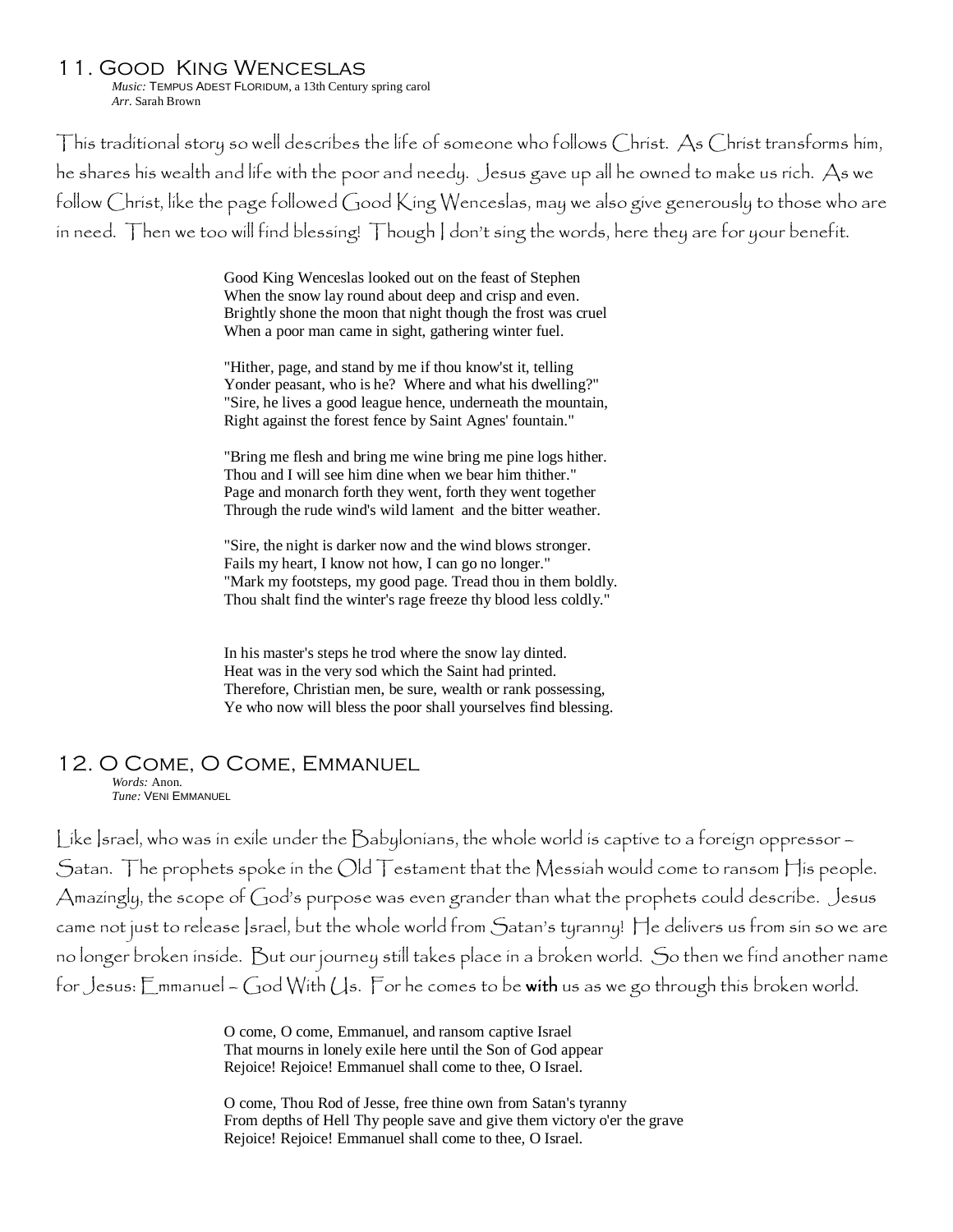O come, Thou Day-Spring, come and cheer our spirits by Thine advent here Disperse the gloomy clouds of night and death's dark shadows put to flight. Rejoice! Rejoice! Emmanuel shall come to thee, O Israel.

#### 13. King of Grief *Words:* John Ellerton, 1875.

*Music:* Sarah Brown

Why have I included a song which so painstakingly speaks of the agonizing death of Jesus? Because I feel the Christmas story is not complete without understanding why Christ came. Yes, he came as a baby and the angels were there to proclaim his birth and Mary swaddled him in rags… We know the story. But did he come just to be born a baby and live a good life as an example to us?

The story this hymn tells describes Jesus' purpose in coming to earth. It was not simply to be the best role model that ever lived. Nor was it merely to perform great miracles. His ultimate purpose in coming to earth was to DIE for our sin, as our substitute. "God made him who had no sin to be sin for us, so that in him we might become the righteousness of God." (2 Corinthians 5:21 NIV) The wrath of God Almighty was unleashed and poured out on him who was blameless because he actually became our sin that deserved God's wrath. "He himself bore our sins in his body on the tree" (1 Peter 2:20 NIV). The epitome of that wrath was that Jesus experienced, for the first time in all of his eternal existence, the rejection of God the Father. He faced that rejection so that we would not have to. What is so amazing to me is that Jesus, who is  $God$ , became sin. This meant he experienced the complete antithesis of his divine nature!

Oh what grace! He came to take our place and bear our sins upon that tree that we might have LIFE in him, with him and through him.

> Throned upon the awful tree, King of Grief I watch with thee. Darkness veils thine anguished face; None its lines of woe can trace. None can tell what pangs unknown Hold Thee silent and alone.

Silent through those three dread hours, Wrestling with the evil powers, Left alone with human sin, Gloom around Thee and within, Till the appointed time is nigh, Til the Lamb of God may die.

Hark, that cry that peals aloud upward through the whelming cloud! Thou, the Father's only Son, thou, His own anointed One, Thou dost ask him "can it be" "Why hast Thou forsaken Me?"

Lord, should fear and anguish roll, darkly o'er my sinful soul, Thou, who once was thus bereft that thine own might ne'er be left, Teach me by that bitter cry in the gloom to know thee nigh.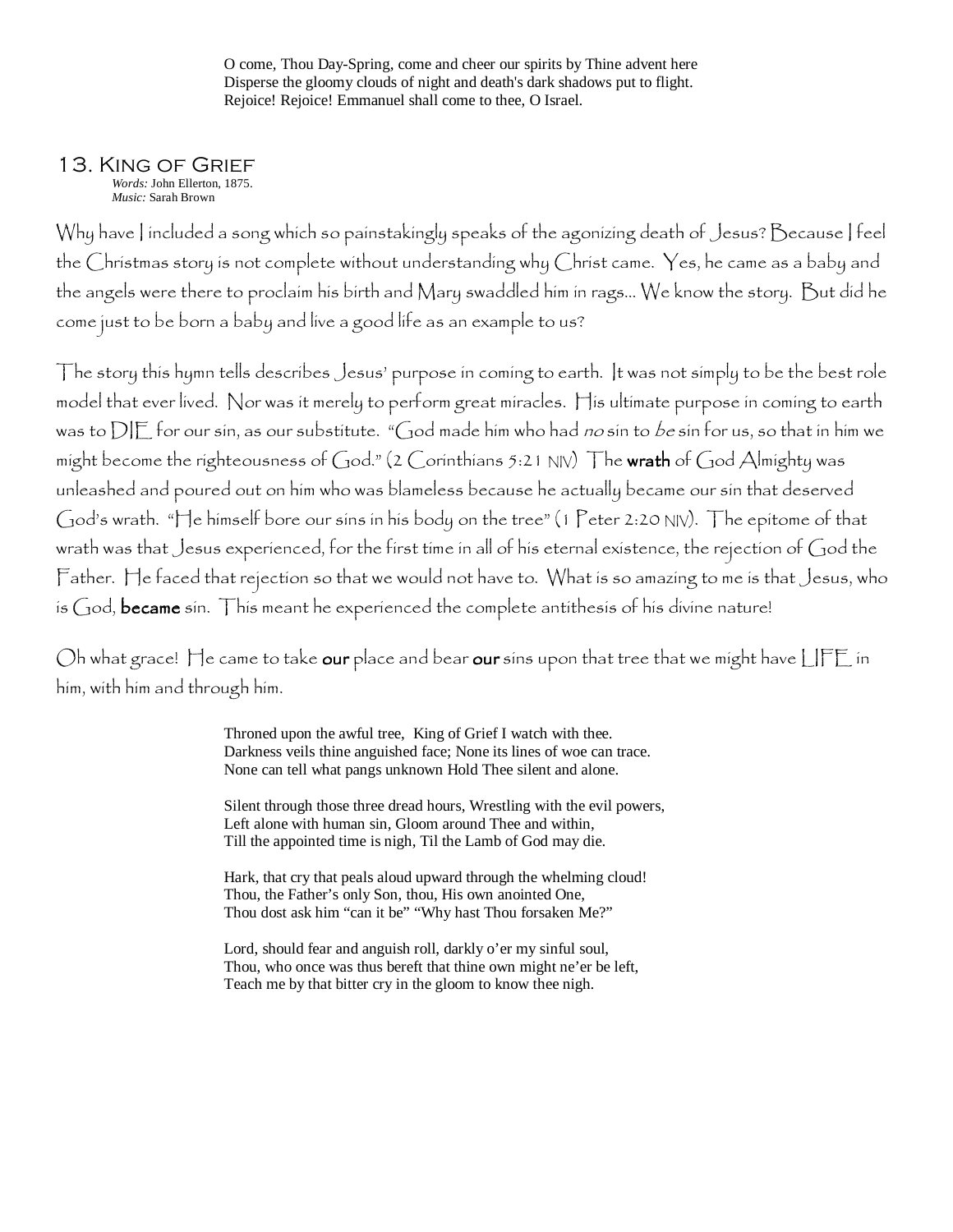14. Hark! The Herald Angels Sing *Words:* Charles Wesley, 1739. *Music:* Felix Mendelssohn, 1840. *Arr.* Sarah Brown

Does any of this story connect with you? How would you respond had you been there that night? How will you respond now that you know why he came? The angels in heaven sang praise to the newly born King that night. He laid his glory aside and died so that you could live. What song will you bring to him?

> Hark the herald angels sing "Glory to the newborn King! Peace on earth and mercy mild God and sinners reconciled" Joyful, all ye nations rise Join the triumph of the skies With the angelic host proclaim: "Christ is born in Bethlehem" Hark! The herald angels sing "Glory to the newborn King!"

> Christ by highest heav'n adored Christ the everlasting Lord! Late in time behold Him come Offspring of a Virgin's womb Veiled in flesh the Godhead see Hail the incarnate Deity Pleased as man with man to dwell Jesus, our Emmanuel Hark! The herald angels sing "Glory to the newborn King!"

Hail the heav'n-born Prince of Peace! Hail the Son of Righteousness! Light and life to all He brings Ris'n with healing in His wings Mild He lays His glory by Born that man no more may die Born to raise the sons of earth Born to give them second birth Hark! The herald angels sing "Glory to the newborn King!"

Thank you... for coming with me through the most incredible story ever told. Here is what I've been pondering...My heart

this Christmas has been reflecting on the amazing significance of God's incarnation. Jesus is Emmanuel - God with us! He left the comforts and privileges of a perfect heavenly dwelling and forsook all of His divine rights and privileges to put on human flesh and become one of us. There is nothing that ought to inspire more awe, worship and adoration than that thought.

He left perfect harmony with the Father and the Holy Spirit and all the glories of heaven and came to identify with us in our humanity. He came to experience the human condition of this broken world, full of pain, sin, misery, frustration, fatigue, treachery and injustice. But here is the reason for hope! Jesus became one of us while still remaining completely God. While on earth, he fulfilled God's perfect law by living a life of flawless obedience in thought, word and action. This is, in fact, the kind of life that God requires from all of us to be in a right relationship with Him. But we fall short: our sin and rebellion have separated us from God because He is Holy and without *any* flaw. So He provided a way to restore our broken relationship by dealing with our sin, guilt and shame that is responsible for the human misery that surrounds us. Death is the only payment that satisfies a perfect and Holy God.

And so in his mercy, God made a way to **transfer** our sin and guilt and shame onto His Son whose death alone would become the perfect sacrifice. His life in place of ours! Oh, what grace! That God would show mercy to us by placing *our* sin on *Jesus*, which meant rejecting his only beloved Son instead of us. Jesus not only died in our place but then rose from the dead on the third day, conquering that great enemy, death. Anyone who believes that God did this will, with Jesus, conquer death too and receive eternal life. This is God's amazing gift to us. It cost God everything but he gives forgiveness and salvation to us freely because of what Jesus did. Christ was born for THIS! This is the real message of Christmas.

So come and meet the perfect one, the sinless one; who was born as a baby, in poverty, living with none of the privileges he was entitled to, unrecognized and un-welcomed by his own people, and eventually despised, betrayed, beaten and crucified. He also has walked in your shoes and has taken your burdens and placed them on himself…. For love's sake!

May he be more real to you this Advent season than ever before as you hear these carols and let their truth feed your soul!

God Bless You,

Sarah